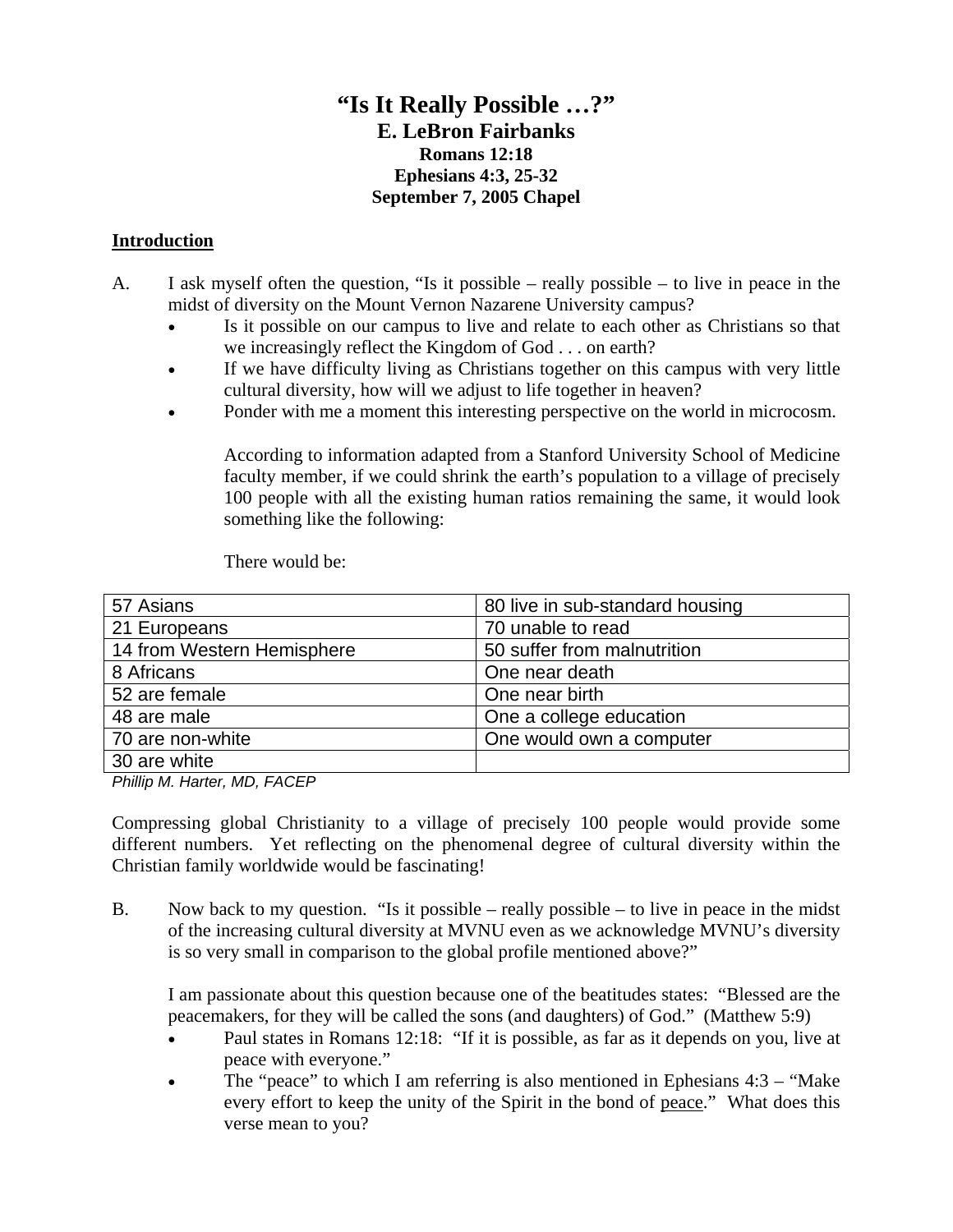- Actually, the word "peace" is the Hebrew word for "shalom" and carries the idea of "wholeness" or "at-one-ness" in attitude, actions and words. The word suggests an inner tranquility – a synergy - within the individual and within the broader faith community.
- C. This broad concern of living together as Christians in the midst of cultural diversity has captured my attention since 1978 when I moved to Europe to teach at the European Nazarene College.
	- In that rather small theological institution, students came from the northern European countries of Germany, Netherlands, Denmark, and also from the southern countries of Portugal, Spain, and Italy. Very different cultures! (By the way, we have two students from European Nazarene College with us this semester – Philip Zimmermann from Germany and Marian Golea from Romania).
	- I began rather soon at European Nazarene College to ask the question, "How can we live together as Christians in such a way that our relationships are redemptive and a witness to unbelievers of the reconciling work of God in Christ?"
	- The pursuit of this question continued in Asia where I served with students from highly developed countries economically (Japan, Korea, Taiwan, Australia, New Zealand) and students from underdeveloped countries economically such as India, Indonesia, Philippines.
	- It did not take me very long in 1989 at MVNU to discover the rich diversity and conflicting expectations associated with this campus – between faculty and students, faculty and administration, Christians and non-Christians, the academically gifted and the academically challenged, the campus community and the regional constituency of the sponsoring denomination of this university.
- D. With such diversity, differences of opinion, conflict of ideas, degrees of maturity/immaturity, varieties of traditions, and the uniqueness of cultures and the numerous expressions of subcultures on campus, we ought to expect lively interaction.
	- What results far too often, have been:
		- $\triangleright$  personality clashes,
			- $\triangleright$  one group pitted against the other,
			- $\triangleright$  an intolerance of ideas, and
			- $\triangleright$  impossible expectations demanded.
	- These actions characterize us at our worst.

At our best, however, we are characterized by our theological mentor, John Wesley, who said, "If your heart is right as my heart is right, then give me your hand. You are my brother, my sister in Christ."

Let me pause for a moment and share with you several ways in which diversity on the MVNU campus is reflected.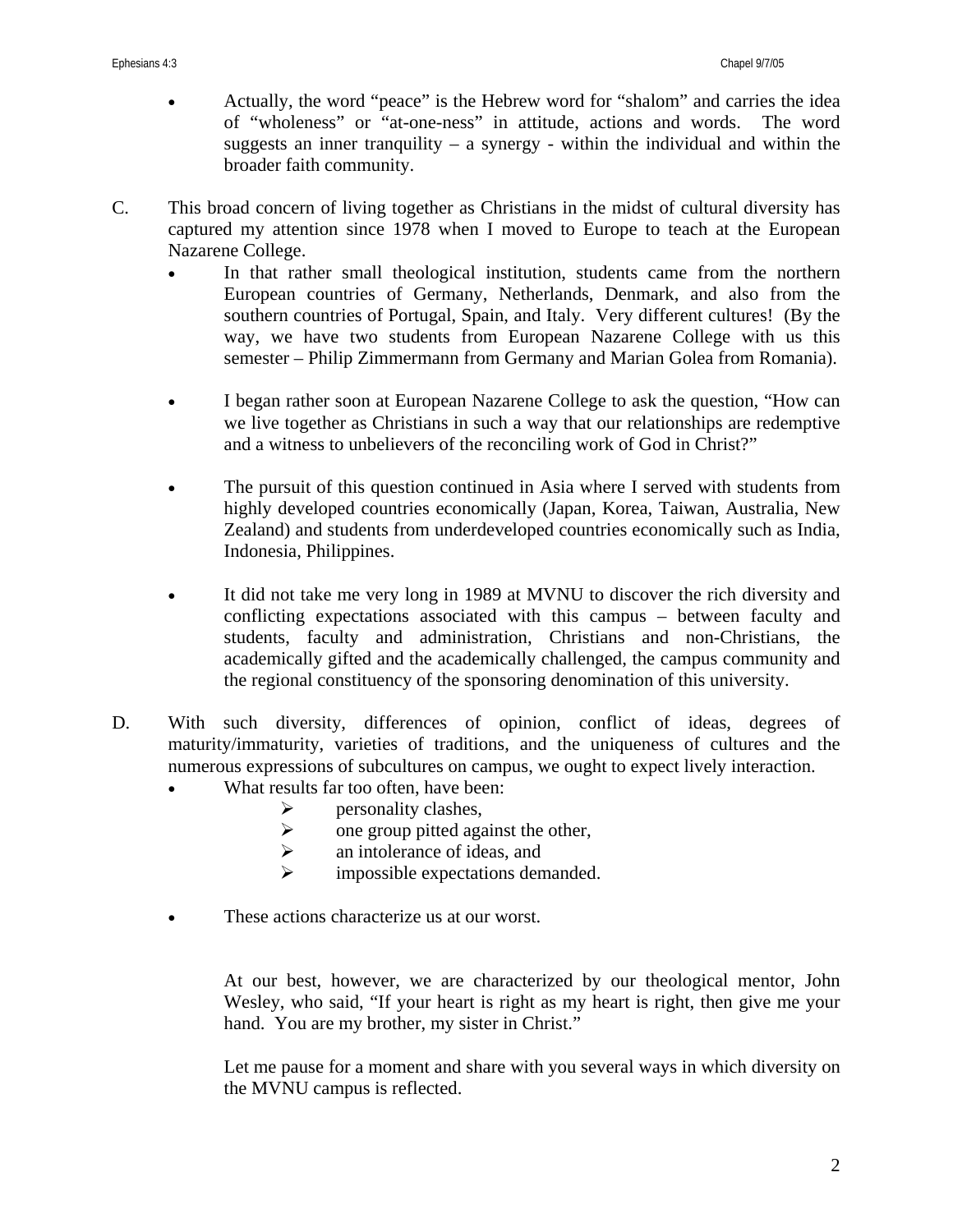There is **"faith" diversity**. Christians study at MVNU as well as students who do not profess Christ as their Lord and Savior. The Christians on campus enjoy the chapel services, Wednesday evening His Story services, open altar and Bible studies. However, we, as believers, must not look judgmentally on students who do not yet share our Christian faith.

We may, probably will, differ with the "not yet Christians," but we must respect them. We must be careful lest our attitudes and actions against them drive them further from the faith. All students – Christians and non-Christians – are created in God's image and worthy of respect. In fact, we must increasingly develop a culture of respect for others … in chapel services, in residence facilities, in the classrooms, and even for the campus facilities and grounds.

Even when "unbelief" compels some to do and say things not consistent with Christian faith or the policies of the University, the manner in which discipline is measured or the attitude displayed when discussing the differences can be just as important as the issue itself.

There is **theological diversity**. For instance, the Board of Trustees expects MVNU faculty, administration, and students to be guided by polity, policies and procedures consistent with the Church of the Nazarene. Yet, this expectation has not been translated to imply "exclusiveness" or sectarianism. Rather, the attitude of this institution from the beginning has been to respect Christians from other denominations even as we may differ theologically." I have graduate degrees from United Methodist and United Presbyterian institutions, as well as from Nazarene Theological Seminary.

And we have **cultural diversity**. In our student body, we have students from Germany, Romania, Korea, Dominican Republic, Canada, Jamaica, Nigeria, Switzerland, Peru, Papua New Guinea, Fiji, Hungary and France. Get to know them. They can enrich your lives. You can bless them with kindness and courtesy. Be careful what you say or the way you talk to other students who are culturally different from you.

We also have a great group on campus of "Diversity Leadership Scholars," many of them from large urban communities. We can learn much from them even as they benefit from studying in rural Knox County, Ohio!

I yearn for our campus to be known for her Christian hospitality. Hospitality, according to Christine Pohl is "a practice that integrates respect and care." Through expressing biblical hospitality, the Christian cares for the well being of the guest whose dignity as a human being he/she honors and respects.

E. Again, back to my question. "Is it possible - in the midst of such diversity on campus, differences of opinion, degrees of maturity/immaturity, challenges of the academically gifted and academically at-risk, the varieties of theological traditions, the unique cultures, and the numerous expressions of subcultures - really possibly, to live together as Christians in such a way that our relationships are redemptive and a witness to unbelievers of the reconciling work of God in Christ?"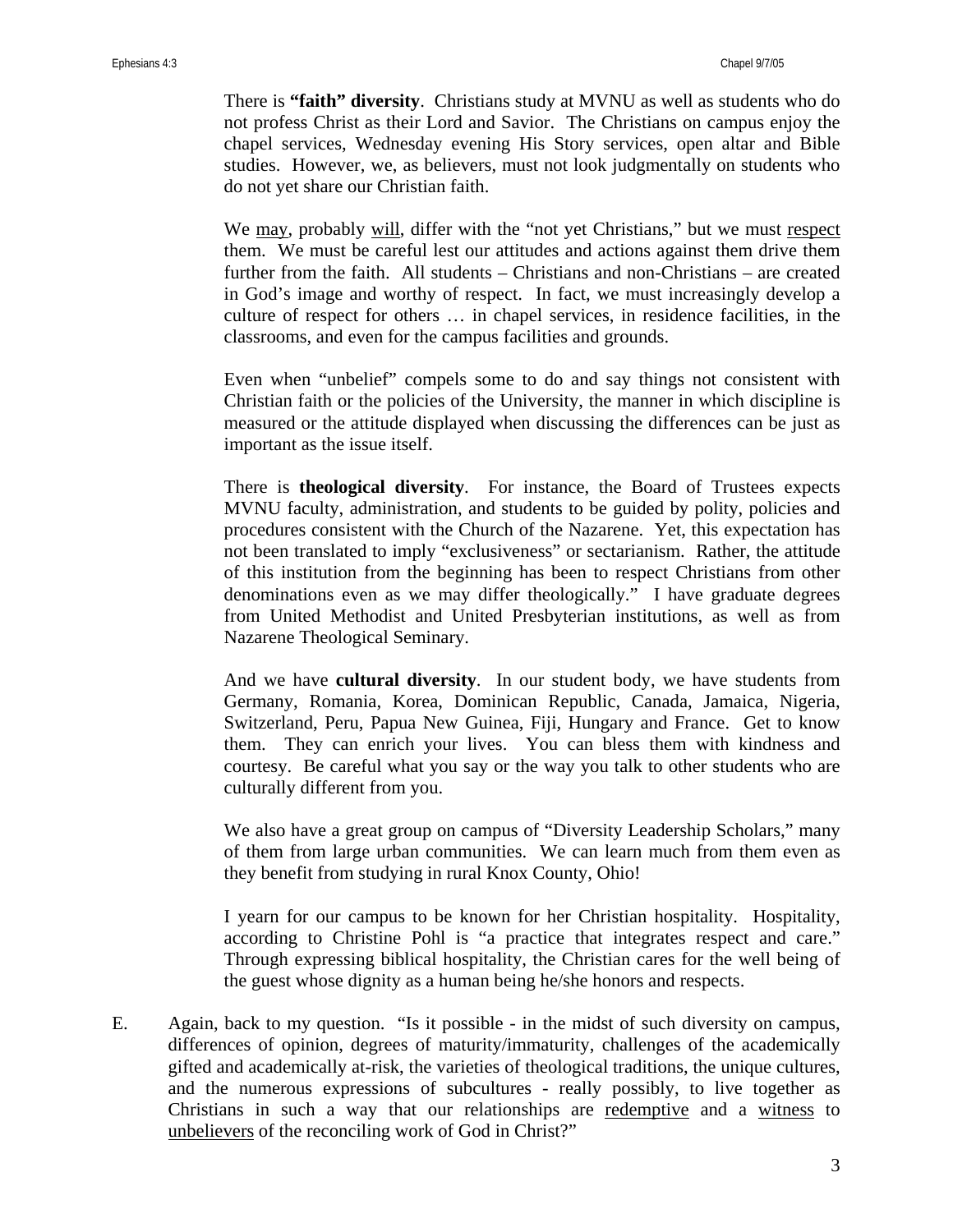- Is it possible to live in shalom on campus and increasingly reflect the Kingdom of God on earth?
- Can we live in such a way that our attitudes, words, and actions reflect Kingdom ethics as summarized in Matthew 5-7?
- F. My answer is a resounding YES.
	- I stake my tenure as president of MVNU on a radical belief in the possibility of a unqualified YES to these questions.
	- I base my response and my passionate pursuit of these questions on the New Testament book of Ephesians, chapter four.

YES, it is possible to live in shalom in this increasingly diverse Christian community if, as Christians on campus,

## **I. WE RELATE TO EACH OTHER AS BROTHERS AND SISTERS IN CHRIST (4:25).**

- A. We are so tempted to judge when other Christians are different from us.
	- We evaluate and respond to others so often only from our perspective, our strengths, or traditions, our background.
	- The assumption is "My way is the right way."
- B. What a difference it would make if we approached Christians who differ with us from the basic premise, "You are my brother or sister in Christ" (4:25). Our starting point should be . . . as Wesley . . . "If your heart is right as my heart is right, then give me your hand."
	- "Do not lie" (4:25). Do not tell falsehoods. (Remember Paul is speaking to Christians.)
	- Speak truthfully  $(4:25)$  refer to Ephesians  $4:15...$  "in love." Be honest with compassion.
- C. My basic conviction is this: all of us (faculty/staff/students) are here by God's design regardless of where we are on our own spiritual journey. We affirm:
	- God's prevenient grace His "wooing" us to Himself even when we are running from him; His redeeming and purifying grace, and His keeping and sustaining grace in our lives. And, God is not finished with any of us yet!
- D. Watch the cynicism that so often is targeted toward other Christians. What I say to Christians, I urge non-Christians to embrace.
	- Watch your cynicism.
	- As Christians, we must begin with the premise that if the other person professes faith in Jesus Christ as Lord, he/she is my brother or sister in Christ.

Secondly, it is possible to live in peace in this increasingly diverse Christian community if, as Christians on campus,

### **II. WE MANAGE OUR CONFLICTS CONVICTIONALLY AND CHRISTIANLY (4:27).**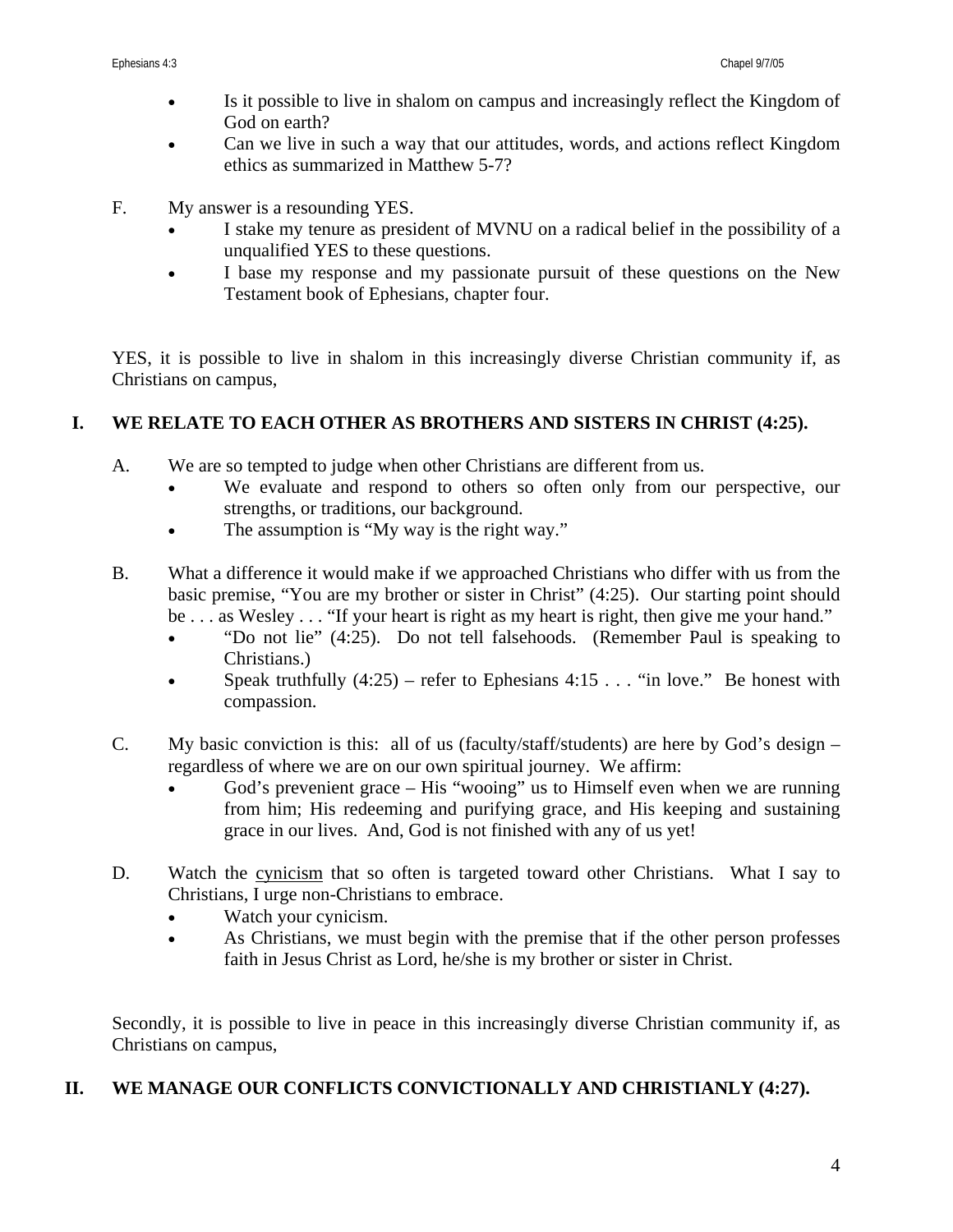- A. Again, "How can we manage conflict in such a way that our ongoing relationships are redemptive and a witness to unbelievers of the reconciling work of God in Christ?"
	- We often set ourselves up for potential conflict.
		- $\triangleright$  This institution is sponsored by one denomination, yet aggressively pursues students from other denominations – over 40 different denominations on campus this semester.
		- $\triangleright$  And even if all of the students from the sponsoring denomination and over 40 other denominations are Christians, there are genuine differences about the meaning and lifestyle of our Christian faith.
	- And, as mentioned earlier, not all students profess faith in Jesus Christ.
		- $\triangleright$  Some students have grown up in the church, and for various reasons have rebelled or turned their back on Christianity.
		- ¾ Others are being exposed significantly to the Christian beliefs and lifestyles for the first time.
		- ¾ Christian faith and local church involvement are really "new" to you.
	- By the way, it is my fervent prayer that every student in every academic program will come to a vibrant, faith relationship with Jesus Christ as Lord and Savior of his/her life.
- B. Conflict, according to David Augsburg, is neutral, natural, and normal. How we deal with it is the issue.
	- Deal with conflict "before the sun goes down" (4:27). Be immediate. Pursue truth and Biblical principles convictionally and passionately. Don't procrastinate.
	- But don't "sling mud" or engage in "character assassination" as you pursue your convictions.
	- Manage the conflict in a Christianly manner ("in your anger do not sin") (4:27).
		- $\triangleright$  See 4:2-3: "Be completely humble and gentle: be patient, bearing with one another in love. And make every effort to keep the unity of the Spirit through the bond of peace."
		- ¾ We do not have to deny our vocational roles to deal with conflict Christianly.
			- o I am the university president. I must work with faculty, staff, students, and parents.
			- o I don't leave my Christian "hat" outside my office when I must deal decisively with a faculty member who has violated a signed MVNU contract, a staff member who is dismissed because of an inability to meet work expectations, or a student who wants me to change the DNA of this institution.
	- God help us to increasingly understand how to manage our conflicts convictionally and Christianly.

Thirdly, it is possible to live in peace in this increasingly diverse Christian community if, as Christians on campus,

## **III. WE CONVERSE WITH OTHERS USING UPBUILDING AND ENCOURAGING WORDS. (4:29).**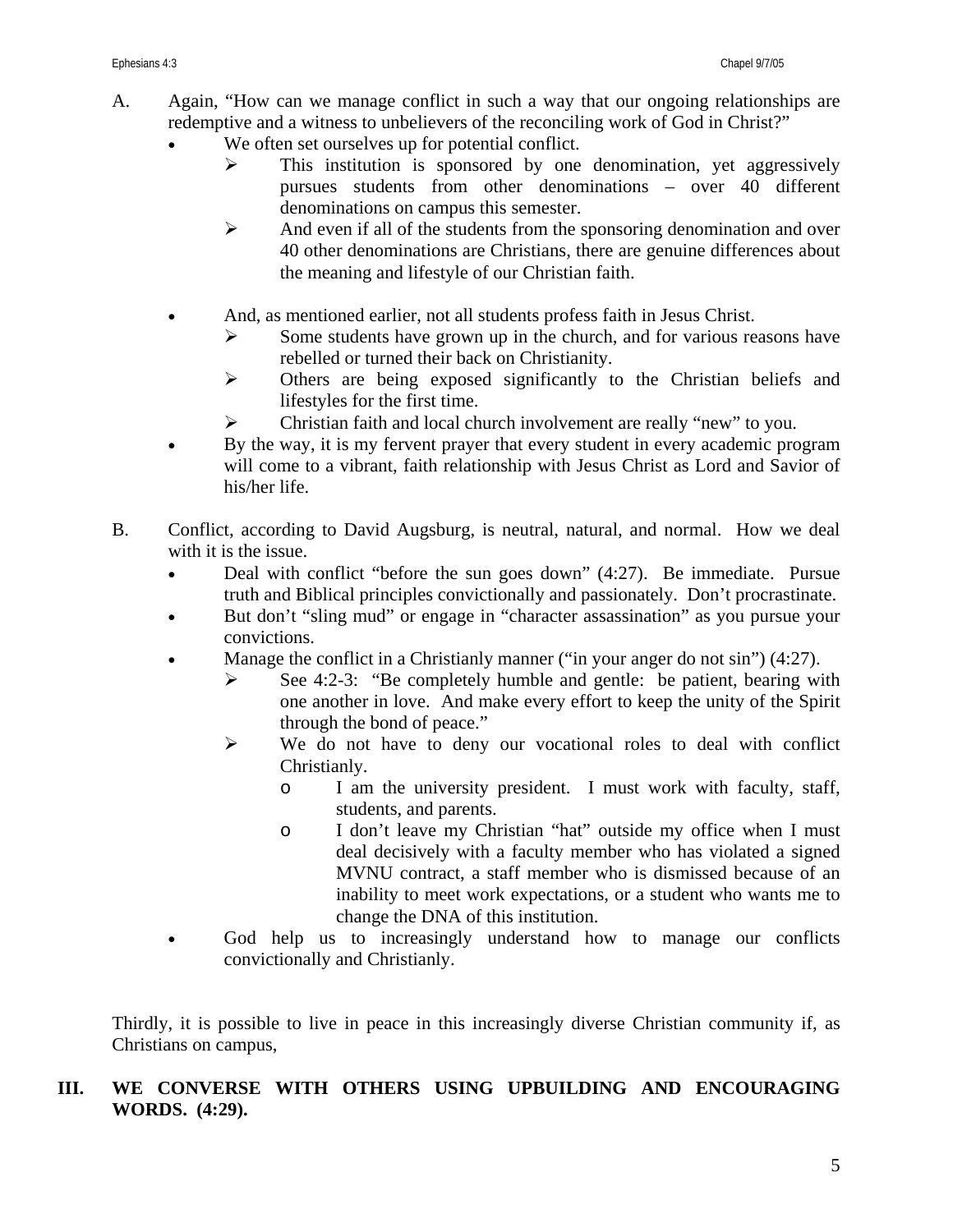- A. An alum told me recently that somewhere in all my sermons, I spoke about the significance of our words spoken to each other. Right! Because ...
	- Dialogue is a sacrament in the New Testament (Eph. 4:29). In all conversation, the choice of language and subject matter should "minister grace" to the hearer.
	- In Biblical anthropology, the mouth is representative of the whole body and reveals the whole person.
	- Jesus said, "Out of the overflow of the heart the mouth speaks."
	- In the book of James these words are found: With the tongue we praise our Lord and Father, and with it we curse men, who have been made in the image of God." (3:9)
- B. For Paul, words should communicate grace. Our words should ...
	- Focus on building others  $up$  not tearing them down.
	- Focus on encouragement not discouragement.
	- Focus on healing not hurting.
	- Focus on caring not indifference.
	- Focus on others in the conversation not upon yourself.

Basic question – "When people leave my presence, do they feel better or worse about themselves, God, others, their work?"

- C. I thrive on this insight into servant leadership "A servant leader is one who gets excited about helping other people succeed." Our words are the primary vehicle through which this takes place.
- D. Verse 30 "And do not grieve the Holy Spirit." The Spirit of God is deeply concerned about the speech of His people.
	- Our words must be upbuilding and encouraging!

Fourthly, it is possible to live in peace in this increasingly diverse Christian community if, as Christians on campus,

# **IV. WE FREELY FORGIVE AND ACCEPT FORGIVENESS (4:32).**

- A. The big question is HOW to forgive.
	- Jesus provides for us a clue: "Father, forgive them, they know not what they do."
	- Jesus took the initiative in extending forgiveness.
- B. What was the result of His initiative?
	- It did not change the situation (they continued to kill Him).
	- It did not change the people (they were just as angry after He spoke the words of forgiveness).
	- It did not result in less physical agony for Jesus (he felt the spear in His side, the nails in His hand).
- C. His words of forgiveness had no impact, apparently on people and things outwardly.
	- But His words of forgiveness had a profound impact on Him inwardly.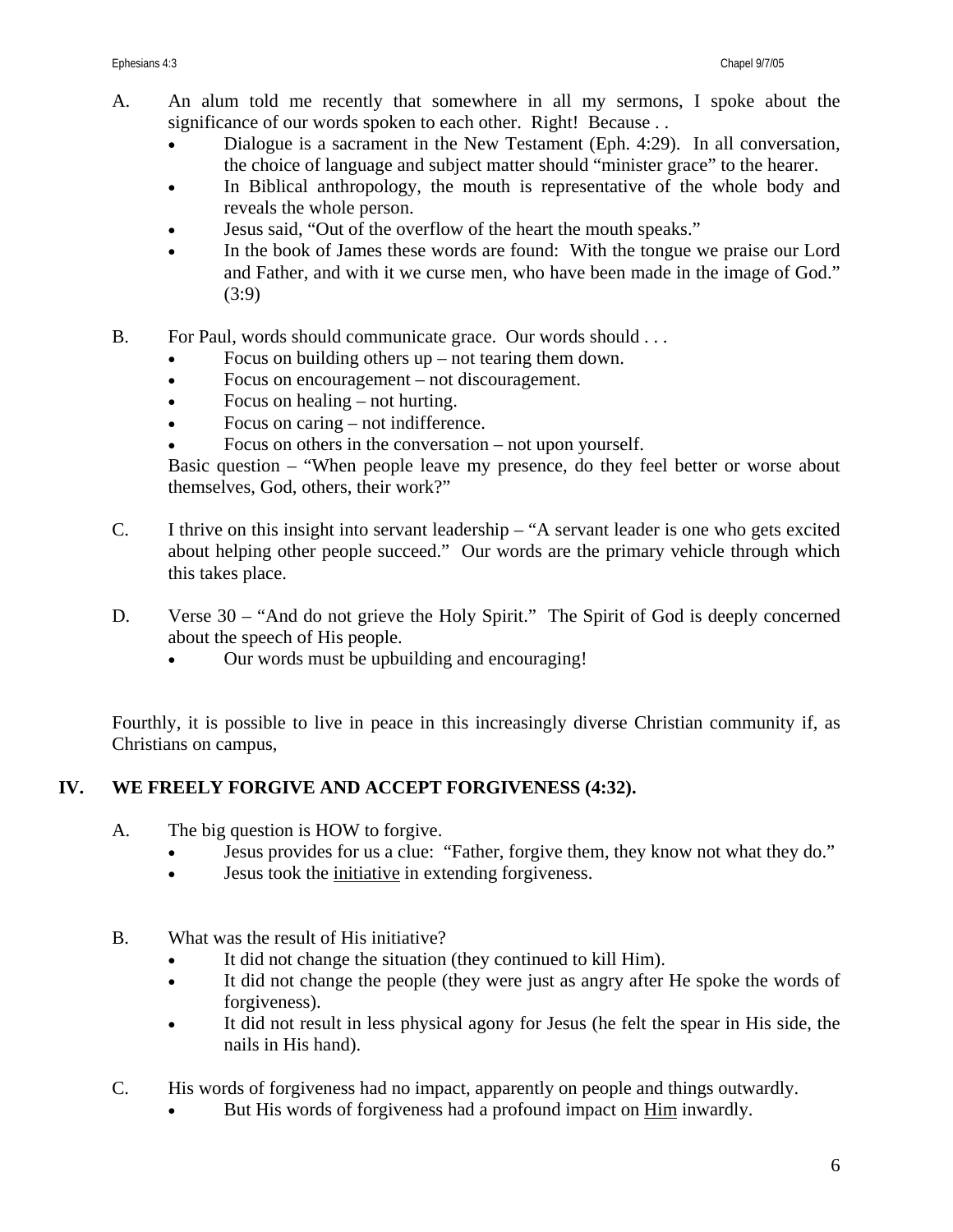- Jesus was saying, in effect, "I will not permit their words and deeds to create within me bitterness and resentment toward the Father. It is simply not worth it!"
- We are not to harbor bitterness, slander or resentment. Rather, we must forgive even as Christ forgave us.

#### **In conclusion**

- A. The first two verses of the following chapter states: "Be imitators of God, therefore, as dearly loved children and live a life of love, just as Christ loved us and gave himself up for us as a fragrant offering and sacrifice to God." Ephesians 5:1-2 Ephesians, chapter four outlines a holiness lifestyle in our relationships with other Christians and non-Christians. God is a God of grace and mercy, and calls us in chapter five to live this way in relation to others within the faith community. Let's remember this truth in our relationships with others who may be different from us.
- B. Again, the questions. "How can we live together as Christians in such a way that our relationships are redemptive and a witness to unbelievers of the reconciling work of God in Christ? "Is it really possible to live in peace at MVNU?"
- C. Remember this verse: Romans 12:18: "If it is possible, as far as it depends on you, to live at peace with everyone."

It is possible, I believe, to live in shalom on campus and to increasingly reflect the Kingdom of God on earth as we

- relate to each other as brothers and sister in Christ.
- manage our conflicts convictionally and Christianly.
- converse with others using upbuilding and encouraging words.
- forgive others freely and accept forgiveness from them.
- D. The prayer of St. Francis of Assisi is our closing prayer. I want my life to be increasingly characterized by shalom, and our campus community to increasingly reflect the Kingdom of God on earth. You are dismissed at the close of this prayer. If however, you want to pray before you leave the chapel for your next class, I encourage you to join me at the altar.

*Lord, make me an instrument of Thy peace; Where there is hatred, let me sow love; Where there is injury, pardon; Where there is doubt, faith; Where there is despair, hope; Where there is darkness, light; and Where there is sadness, joy.* 

*Divine Master, grant that I may not so much seek To be consoled as to console; To be understood as to understand; To be loved as to love;*